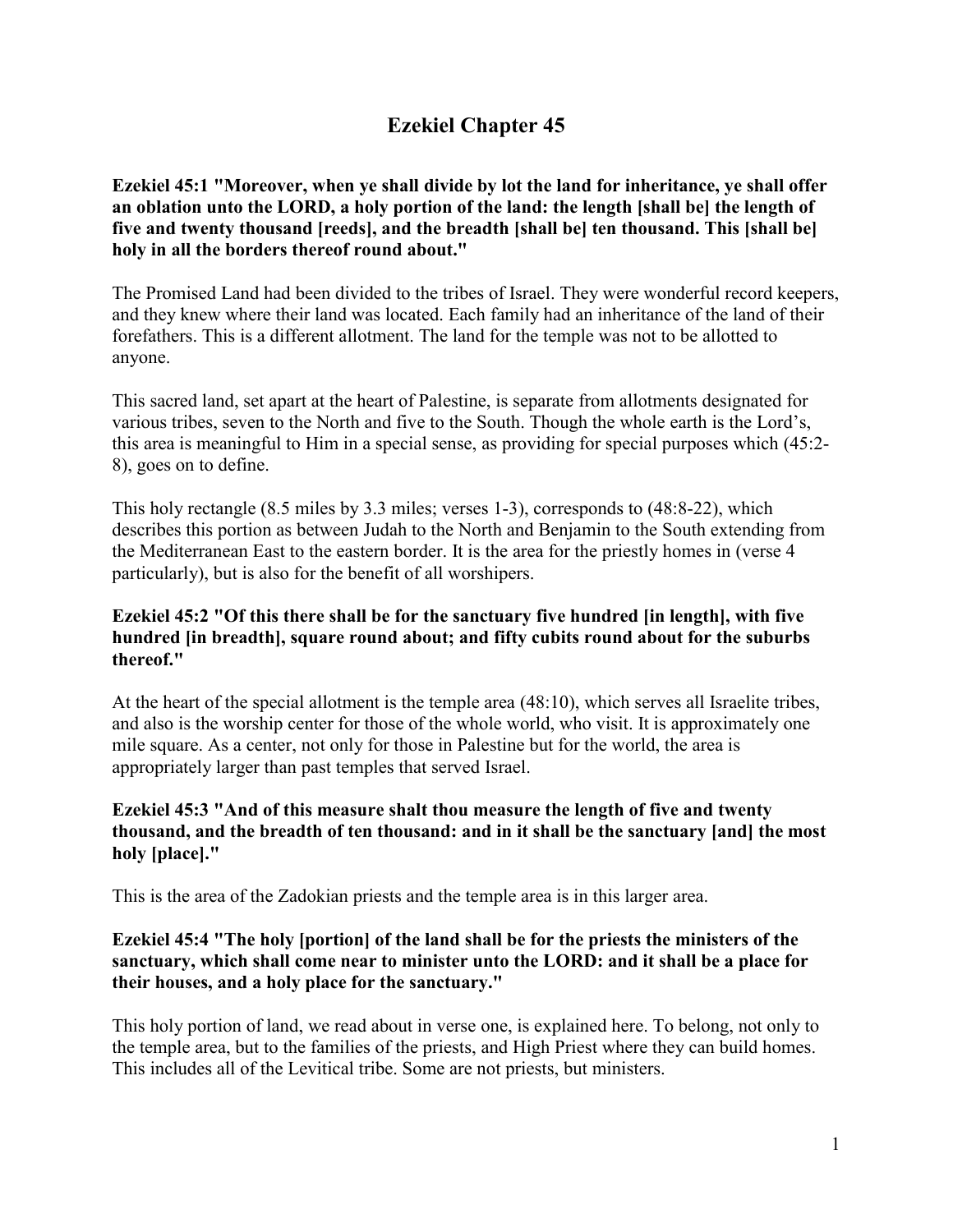## **Ezekiel 45:5 "And the five and twenty thousand of length, and the ten thousand of breadth, shall also the Levites, the ministers of the house, have for themselves, for a possession for twenty chambers."**

Distinct from the land devoted to temple and priestly homes is another portion for Levites, who assist in temple service. This portion is also about (8.5 x 3.3 miles), and lies North of the temple/priest allotment.

#### **Ezekiel 45:6 "And ye shall appoint the possession of the city five thousand broad, and five and twenty thousand long, over against the oblation of the holy [portion]: it shall be for the whole house of Israel."**

On the South of the central sanctuary plot is the city of Jerusalem with an area of about (8.5 x 1.65 miles; see chapter 48:15-20 for more details).

**Ezekiel 45:7 "And a [portion shall be] for the prince on the one side and on the other side of the oblation of the holy [portion], and of the possession of the city, before the oblation of the holy [portion], and before the possession of the city, from the west side westward, and from the east side eastward: and the length [shall be] over against one of the portions, from the west border unto the east border."**

This "prince" is speaking of the leader in the land, whoever he might be. This administrator of the kingdom under Christ will have his territory in two parts, one to the West and the other to the East of the temple/priest and city portions (see 48:21-22 for more details).

## **Ezekiel 45:8 "In the land shall be his possession in Israel: and my princes shall no more oppress my people; and [the rest of] the land shall they give to the house of Israel according to their tribes."**

"My princes shall no more oppress": God pledges a kingdom era free from civil leaders selfishly taking advantage of the people, such as seizing their land. The princes most likely are the leaders of each tribe. No one will be deprived of his possession under Messiah's rule.

## **Ezekiel 45:9 "Thus saith the Lord GOD; Let it suffice you, O princes of Israel: remove violence and spoil, and execute judgment and justice, take away your exactions from my people, saith the Lord GOD."**

The leaders of the land are urged to be thoroughly honest in their commercial dealings. This warning shows that there will be sin in the Millennium. The believing Jews who entered into the 1,000 year reign of Christ on earth and inherited the promised kingdom will be fully human and capable of such sins. There also will be children who do not necessarily believe, as the final rebellion against King Messiah and His temple proves.

## **Ezekiel 45:10 "Ye shall have just balances, and a just ephah, and a just bath."**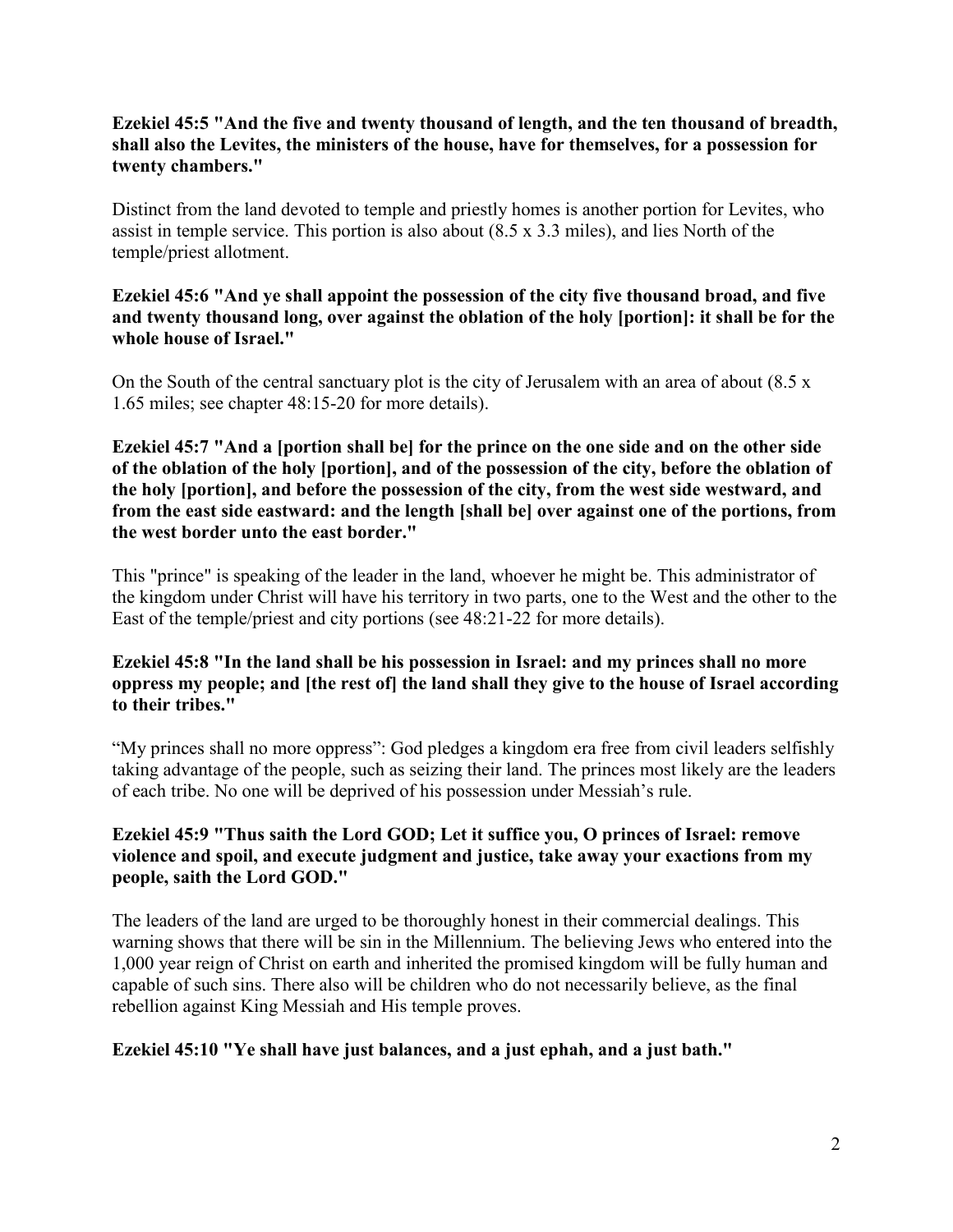Balances are referring to selling by weight. Ephah relates to selling by dry volume and both relates to selling by liquid volume.

## **Ezekiel 45:11 "The ephah and the bath shall be of one measure, that the bath may contain the tenth part of a homer, and the ephah the tenth part of a homer: the measure thereof shall be after the homer."**

An Ephah is about (.75 bushel). A bath is about (6 gallons). A homer in liquid volume is about (60 gallons), and in dry volume (about 7.5 bushels).

## **Ezekiel 45:12 "And the shekel [shall be] twenty gerahs: twenty shekels, five and twenty shekels, fifteen shekels, shall be your maneh."**

By weight about (.4 ounces) made up of 20 gerahs (.02 ounces each). Sixty shekels equal a "mina" or about (24 ounces or 1.5 pounds).

## **Ezekiel 45:13 "This [is] the oblation that ye shall offer; the sixth part of an ephah of a homer of wheat, and ye shall give the sixth part of an ephah of a homer of barley:"**

(Verses 13-17), are the offerings for Israel's prince (verse 15). Because of what the people will give him, he will provide for public sacrifices (verse 17).

## **Ezekiel 45:14 "Concerning the ordinance of oil, the bath of oil, [ye shall offer] the tenth part of a bath out of the cor, [which is] a homer of ten baths; for ten baths [are] a homer:"**

They will give (1%), of their oil.

## **Ezekiel 45:15 "And one lamb out of the flock, out of two hundred, out of the fat pastures of Israel; for a meat offering, and for a burnt offering, and for peace offerings, to make reconciliation for them, saith the Lord GOD."**

They will give one lamb for every 200 in the flocks on (one half of one percent).

## **Ezekiel 45:16 "All the people of the land shall give this oblation for the prince in Israel."**

As we discussed (in 44:3), this "prince" is not the Messiah. There we said that most likely "the prince" is not the king, but rather one who administrates the kingdom, representing the King, Possible the princes who individually lead the 12 tribes. He may even be a descendant of David.

**Ezekiel 45:17 "And it shall be the prince's part [to give] burnt offerings, and meat offerings, and drink offerings, in the feasts, and in the new moons, and in the sabbaths, in all solemnities of the house of Israel: he shall prepare the sin offering, and the meat offering, and the burnt offering, and the peace offerings, to make reconciliation for the house of Israel."**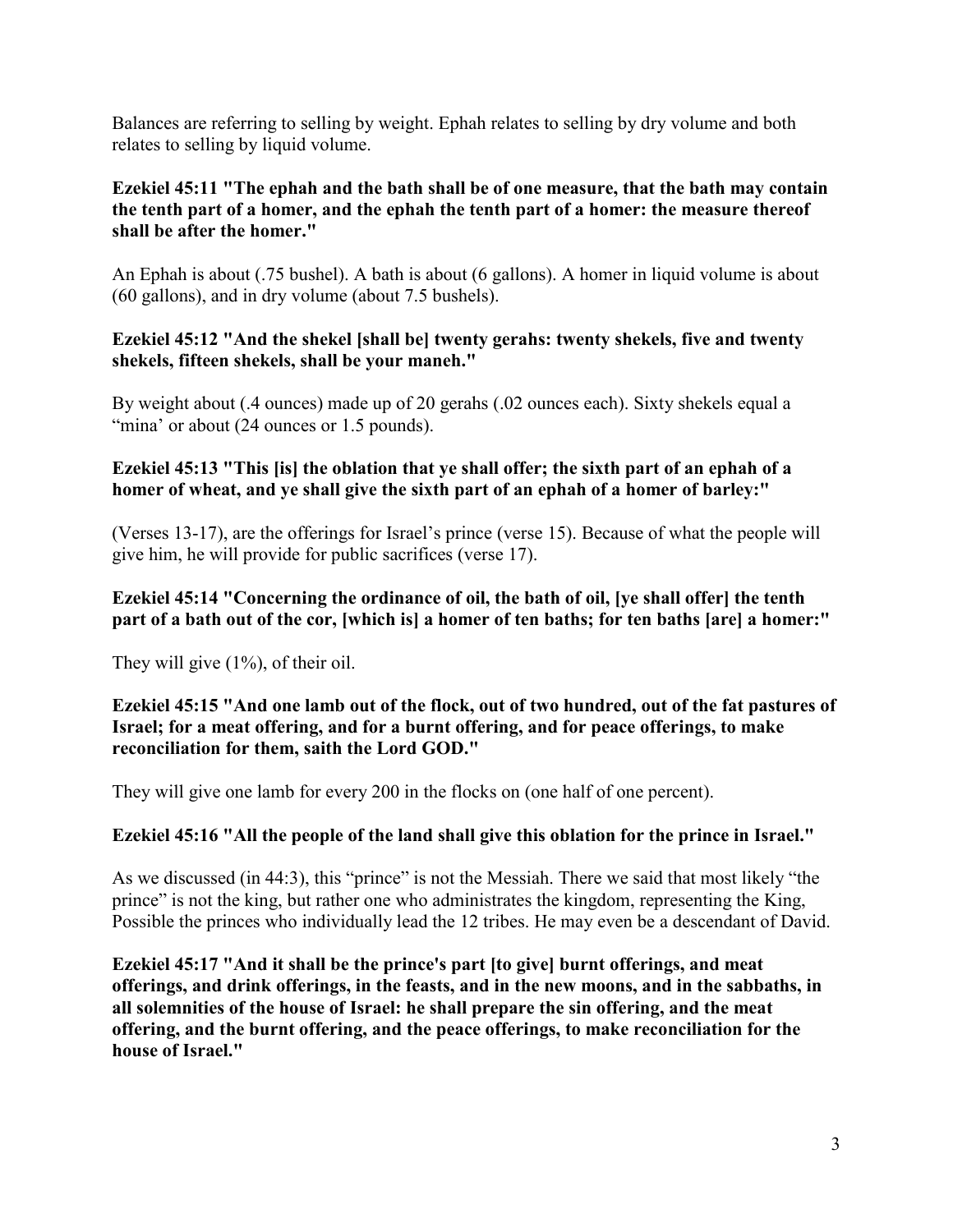We may assume from this, that the prince is head of the government, while still holding a ministerial office in the church. It is almost as if church and state are working together. It would not be unusual for that to be the case in Israel. For many years, they did not have a king. Their first king was Saul.

The annual feasts for the nations are outlined (in verses 18-25). The millennial feasts include 3 of the 6 Levitical feasts: Passover, Unleavened Bread and Tabernacles. Three Levitical feasts are not celebrated:

Pentecost, (the feast celebrating the promised descent of the Holy Spirit upon the Apostles).

Trumpets (This festival is a particularly joyous occasion, as it celebrates the marriage of the Lamb (Christ), to the Church (the ascended saints), having been resurrected at Pentecost as spirit beings into the family of God. However, there is a much deeper meaning to the Feast of Trumpets, which goes to explain the reason why the Day is commanded to be a memorial (Lev 23:24).

This festival, the Feast of Trumpets, is a memorial of the foundation of God's plan of creation. This is a living, dynamic foundation and is at the heart of the whole plan of creation as well as being its beginning and its future.

And Atonement (Jesus died so that humanity may, upon repentance and baptism, be reconciled to the Father). Symbolized by the goat sacrifice (Lev 15:16). It symbolizes the OFFER of redemption spelling out what Christ has done for humanity.

Most likely they are excluded because what they had looked forward to prophetically have been fulfilled at this point and now serve no significant remembrance purpose such as Passover and Tabernacle would continue to provide.

# **Ezekiel 45:18 "Thus saith the Lord GOD; In the first [month], in the first [day] of the month, thou shalt take a young bullock without blemish, and cleanse the sanctuary:"**

It is the blood from the bullock that would be used to cleanse the sanctuary. The month we call April, would be about their first month. Their first month is Abib. Their months change with the moon. Notice, the bullock must be without blemish, because it is a type of the sacrifice Jesus made for us all

The Day of Atonement is never mentioned, but God institutes a never before celebrated festival to start the "new year" with an emphasis on holiness in the temple. The feast appears to last 7 days (verse 20). It indicates that there will be sin in the kingdom, committed by those who entered alive (born into the millennium), and their offspring.

**Ezekiel 45:19 "And the priest shall take of the blood of the sin offering, and put [it] upon the posts of the house, and upon the four corners of the settle of the altar, and upon the posts of the gate of the inner court."**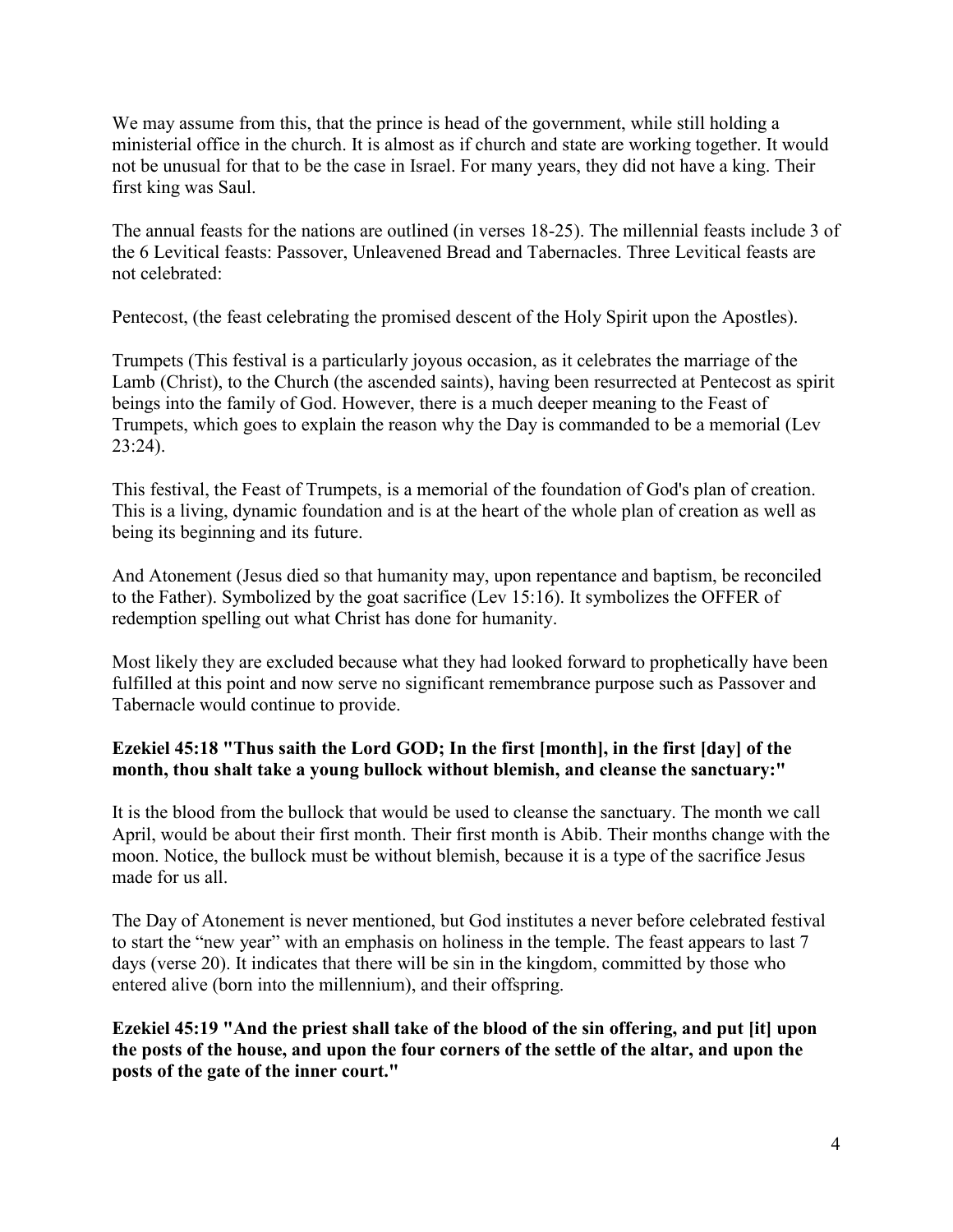This is cleansing the entire court. The altar itself, must be cleansed before any offering could be made on it.

## **Ezekiel 45:20 "And so thou shalt do the seventh [day] of the month for every one that erreth, and for [him that is] simple: so shall ye reconcile the house."**

"Those that err" are speaking of those who have committed sin. The "simple" are speaking of the simple minded who do not even know when they do sin.

# **Ezekiel 45:21 "In the first [month], in the fourteenth day of the month, ye shall have the passover, a feast of seven days; unleavened bread shall be eaten."**

Passover and Unleavened bread are combined as in the New Testament and focus on remembering God's deliverance of the nation from Egypt and Christ's death providing deliverance from sin. They continue on into the Millennium as a week long feast of remembrance, which will serve much the same purpose then as the bread and cup do now.

The 3 annual pilgrimage feasts with required attendance under Mosaic legislation were:

- (1) Unleavened Bread;
- (2) Pentecost; and
- (3) Tabernacles.

They have been modified with the 3 (in 45:18-25). Pentecost is replaced by the new feast of (verses 18-20). There are also portion differences from the Mosaic Law, plus the millennial offerings are richer and more abundant in general.

# **Ezekiel 45:22 "And upon that day shall the prince prepare for himself and for all the people of the land a bullock [for] a sin offering."**

We discussed in a previous lesson, how the High Priest went into the Most Holy Place, dressed in linen, from head to toe, and carried blood for his sins, and the sins of the people. This is what this is speaking of.

#### **Ezekiel 45:23 "And seven days of the feast he shall prepare a burnt offering to the LORD, seven bullocks and seven rams without blemish daily the seven days; and a kid of the goats daily [for] a sin offering."**

This is not the same as the offerings in the Levitical law. The requirement had been 2 bullocks, and one ram, and seven yearling lambs. This required 7 each day. It also required a kid of the goats daily.

## **Ezekiel 45:24 "And he shall prepare a meat offering of an ephah for a bullock, and an ephah for a ram, and a hin of oil for an ephah."**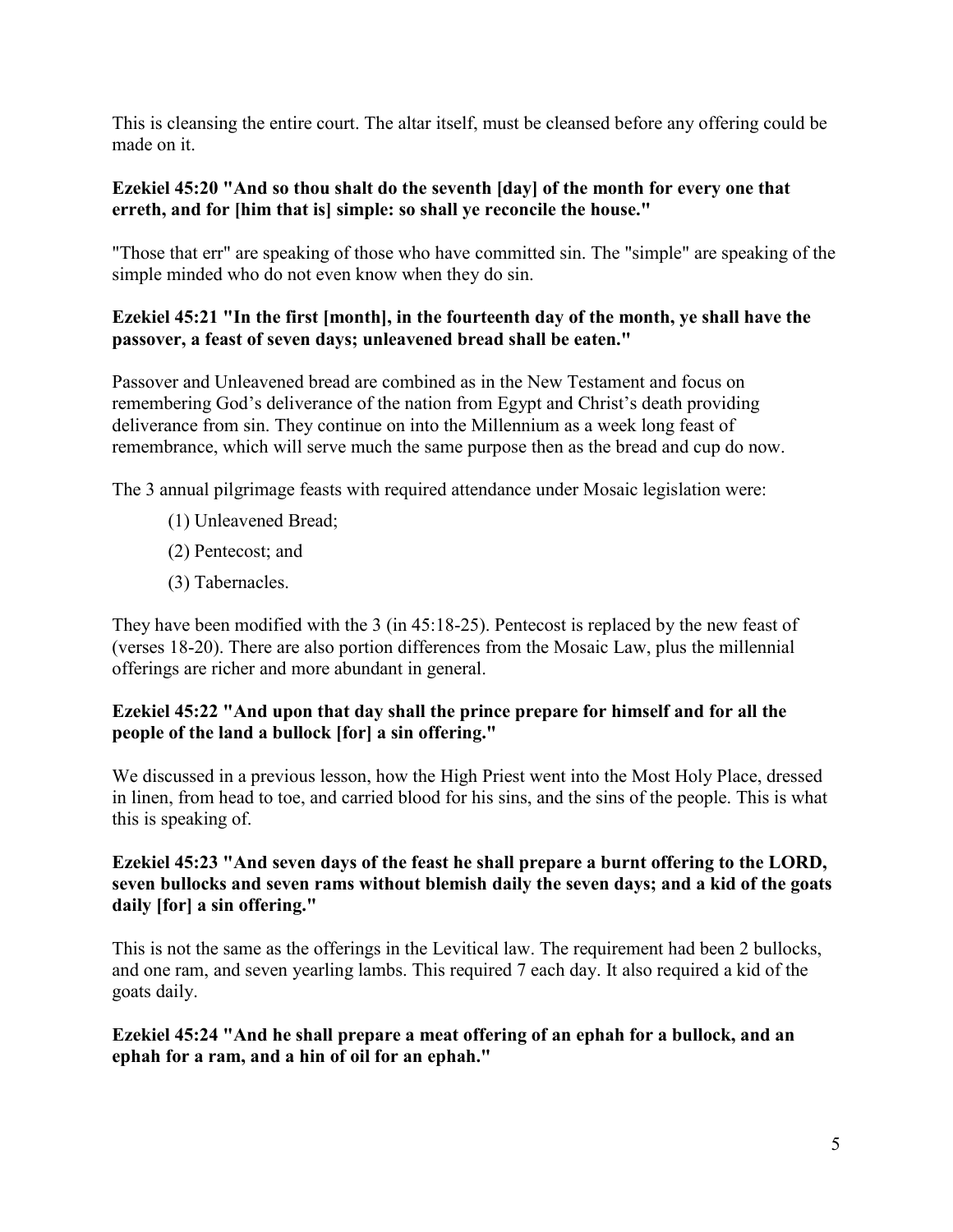We must remember that the meat offering is really the makings for bread. This symbolizes Jesus, who is the Bread of life.

A "hin" is about one gallon.

## **Ezekiel 45:25 "In the seventh [month], in the fifteenth day of the month, shall he do the like in the feast of the seven days, according to the sin offering, according to the burnt offering, and according to the meat offering, and according to the oil."**

This same ceremony is to be repeated in the seventh month on the 15th day. This celebration also, will last 7 days. We must remember in this that Ezekiel had been instructed of God to bring this message. He would not, of his own will change anything in the Mosaic Law.

The Feast of Tabernacles continues on into the Millennium as confirmed by (Zechariah 14:16- 21). This would be a remembrance of God's sustaining provision in the wilderness. The seventh month, Tishri, would be in Sep. / Oct. and this feast will last for one week, as do the previous two. The prince ("he"; verse 25), once again offers sacrifice.

# **Ezekiel Chapter 45 Questions**

- 1. How large was the portion of land that was allotted for the oblation to the LORD?
- 2. The actual sanctuary had how much area in it?
- 3. How large were the suburbs that surrounded the sanctuary?
- 4. Who was the holy portion for?
- 5. What does "oblation" mean?
- 6. Why did they get this extra portion of land in verse 5?
- 7. What are the 20 chambers speaking of, probably?
- 8. What was the allotment for the city?
- 9. What will be the portion for the rest of Israel?
- 10. What does "suffice" mean?
- 11. What are they cautioned about in verse 10?
- 12. What is a "bath"?
- 13. What is an "ephah"?